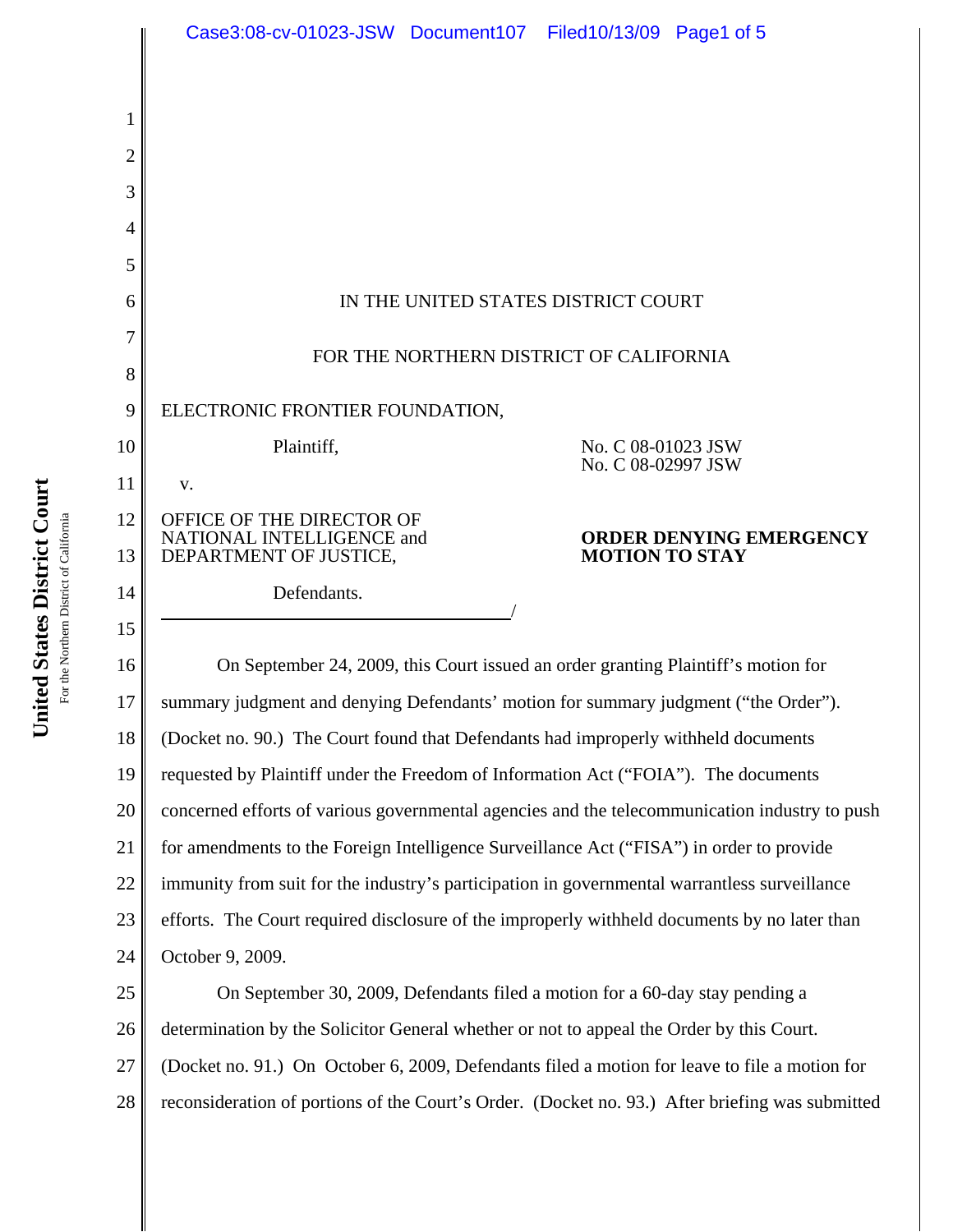## Case3:08-cv-01023-JSW Document107 Filed10/13/09 Page2 of 5

on the motion for a temporary stay, on October 7, 2009, this Court denied Defendants' motion for a temporary stay based on the fact that the Court was not persuaded it should exercise its discretion to stay its own order pending the determination by the Solicitor General whether or not to appeal the Order. (Docket no. 97.) As no appeal had yet been filed, the Court found that a motion to stay pending appeal pursuant to Federal Rule of Civil Procedure 62(c) would have been premature and was not properly before the Court. (*Id.* at 2:11-12.) The Court also denied Defendants' motion for leave to file a motion for reconsideration because the Court concluded that Defendants merely reargued points already asserted and rejected by this Court in its original Order.

10 12 On October 8, 2009, this Court received notice that Defendants had filed a notice of appeal before the Ninth Circuit Court of Appeals of this Court's Order denying Defendants' motion for summary judgment and granting Plaintiff's cross motion as well as this Court's order denying Defendants' motion for a limited stay pending appeal determination and denying Defendants' motion for leave to file a motion for reconsideration. (Docket nos. 98, 99.)

15 16 17 18 19 20 21 22 23 24 On October 9, 2009, the date the disputed documents were due to be disclosed, Defendants filed an emergency motion before the Ninth Circuit Court of Appeals for a temporary stay pending decision of the Solicitor General regarding appeal of the Order of this Court. Defendants specifically appealed the decision of this Court not to grant a temporary 60 day stay pending the decision by the Solicitor General whether or not to appeal. Both parties agree that, although Defendants did in fact file a notice of appeal of the Order, Defendants did not – and have not – moved for a stay pending appeal. However, on October 9, 2009, the Ninth Circuit issued an order denying Defendants'/Appellants' motion for a stay pending appeal without prejudice to renewing the motion following presentation of such motion to the district court. (Docket no. 106.)

25 26 27 28 There has been no material change in circumstances and the Court is still not persuaded that it should exercise its discretion to stay its directive that Defendants disclose the disputed documents pending a decision whether or not to appeal the Court's original Order. At this point, because a notice of appeal has been filed, a properly noticed motion for a stay pending

1

2

3

4

5

6

7

8

9

11

13

14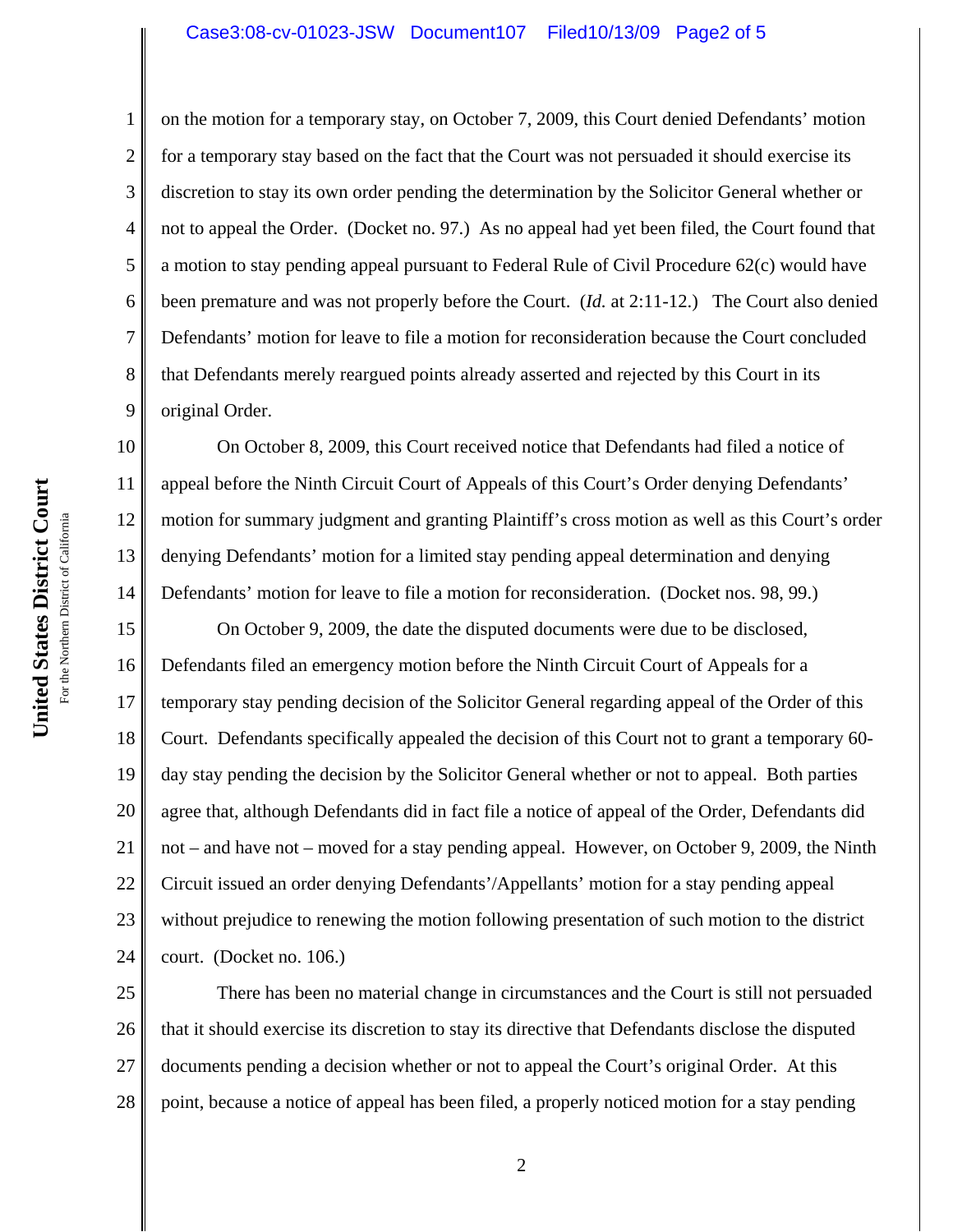## Case3:08-cv-01023-JSW Document107 Filed10/13/09 Page3 of 5

appeal would have been appropriately filed before this Court. *See* Fed. R. Civ. P. 62(c).

However, such a motion is not before the Court and Defendants have repeatedly reiterated that they have not filed such a motion. Regardless, the Court will address the substantive factors in ruling on such a motion in order to obviate the need for the parties to return once again to this Court before addressing the issue of a stay pending appeal.

In order to prevail on a motion to stay pending appeal, Defendants would have to address the following factors: "(1) whether the stay applicant has made a strong showing that he is likely to succeed on the merits; (2) whether the applicant will be irreparably injured absent a stay; (3) whether issuance of the stay will substantially injure the other parties interested in the proceeding; and (4) where the public interest lies." *See Hilton v. Braunskill*, 481 U.S. 770, 776 (1987). In ruling on a motion for a stay pending appeal, courts employ "'two interrelated legal tests' that 'represent the outer reaches of a single continuum.'" *Golden Gate Restaurant Ass'n v. City and County of San Francisco*, 512 F.3d 1112, 1115 (9th Cir. 2008) (citing *Lopez v.*

14 15 16 17 18 *Heckler*, 713 F.2d 1432, 1435 (9th Cir. 1983)). "At one end of the continuum, the moving party is required to show both a probability of success on the merits and the possibility of irreparable injury." *Lopez*, 713 F.2d at 1435. "At the other end of the continuum, the moving party must demonstrate that serious legal questions are raised and that the balance of hardships tips sharply in its favor." *Id.*

19 20 21 22 23 24 25 26 27 Although Defendants have not moved for the relief of a stay pending appeal, the Court finds that they have not met the burden of demonstrating that such a stay would be warranted under the circumstances. In ruling on the original cross motions for summary judgment as well as the motion for leave to file a motion for reconsideration, the Court remains unpersuaded by the contentions advanced by Defendants in support of their refusal to disclose the subject documents. The Court reviewed and explicitly rejected Defendants' contentions that any exemption under FOIA or privilege barred disclosure of the disputed documents and information. Having made no new argument, the Court does not find that Defendants have made a strong showing that they are likely to prevail on the merits of their appeal. Second, the

1

2

3

4

5

6

7

8

9

10

11

12

13

28

**United States District Court**

United States District Court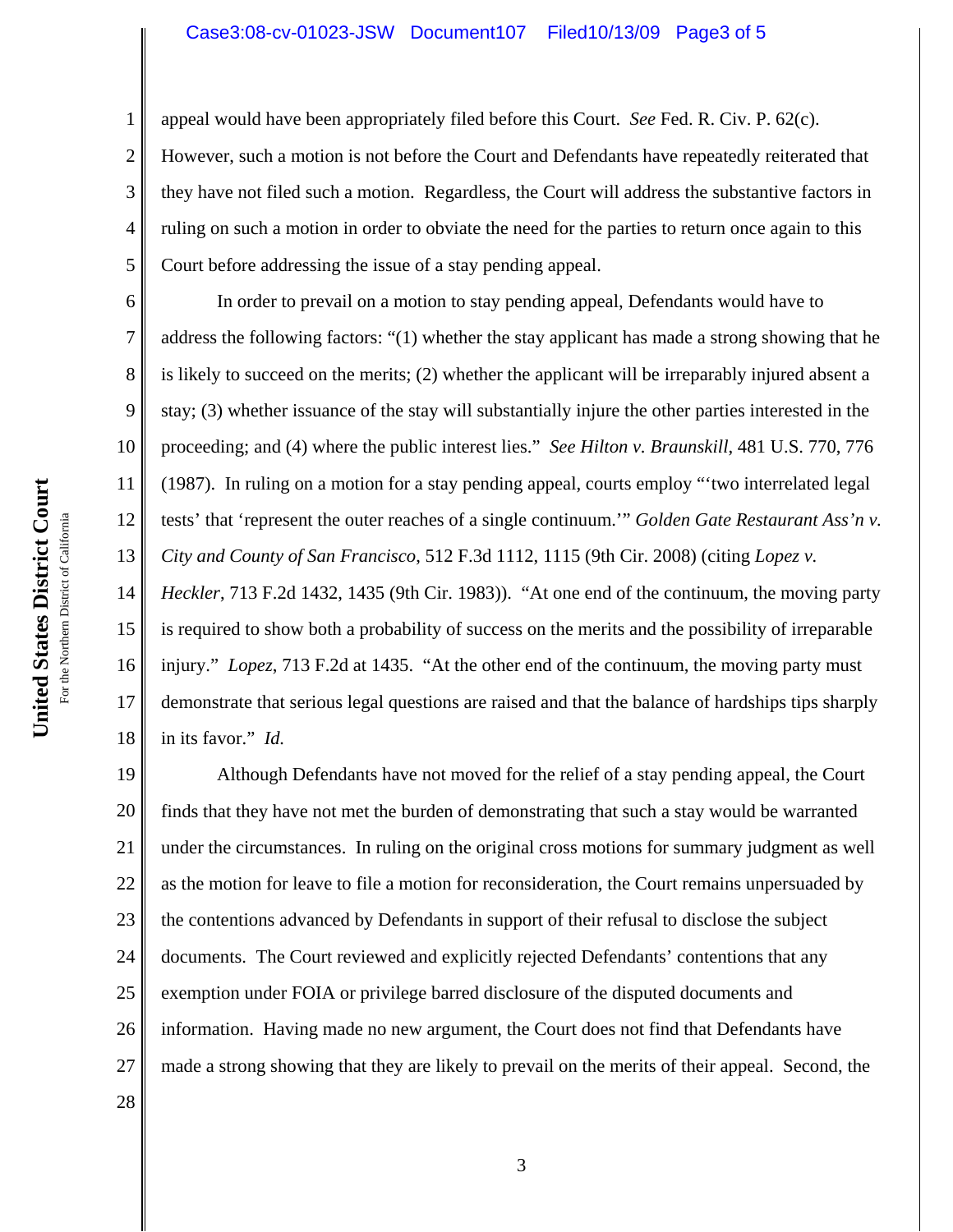Court finds that the public interest and the balance of hardships squarely favor timely production of the requested documents.

3 4 5 6 7 8 9 10 11 12 13 14 15 16 17 18 19 Considering the delay in disclosure thus far in this matter, the current administration's pointed directive on transparency in government, and the public's renewed interest in the question of legal immunity for the telecommunications companies that participated in the warrantless wiretapping program while considering currently pending legislation repealing the amendments to FISA, the Court finds that the public interest lies in favor of disclosure. This Court has already found, when deciding the motion for preliminary injunction in this case, that "irreparable harm exists where Congress is considering legislation that would amend the FISA and the records may enable the public to participate meaningfully in the debate over such pending legislation." *Electronic Frontier Foundation v. Office of the Director of National Intelligence*, 542 F. Supp. 2d 1181, 1187 (N.D. Cal. 2008). The Court finds that same harm to the public interest exists in the context of the current debate regarding legislation designed to repeal the retroactive immunity for telecommunications companies. The unusual circumstances of the continued debate on the issue of legal immunity for the telecommunications companies that participated in the government's warrantless wiretapping program distinguish this case from the common FOIA matter. Although timely disclosure would negatively affect the Defendants' position on appeal, it is not clear that Defendants will even pursue the appeal already filed and, regardless, the Court finds the equities weigh in favor of denial of a stay.

20 21 22 23 24 Accordingly, the Court once again DENIES Defendants' renewed motion for a temporary stay pending decision by the Solicitor General regarding whether to pursue an appeal. In order to obviate the need for the parties to appear once again before this Court before seeking the same redress on appeal, the Court has addressed the pertinent factors it would analyze in denying a motion to stay this action pending appeal.

25

///

26 ///

- 27 ///
- 28 ///

1